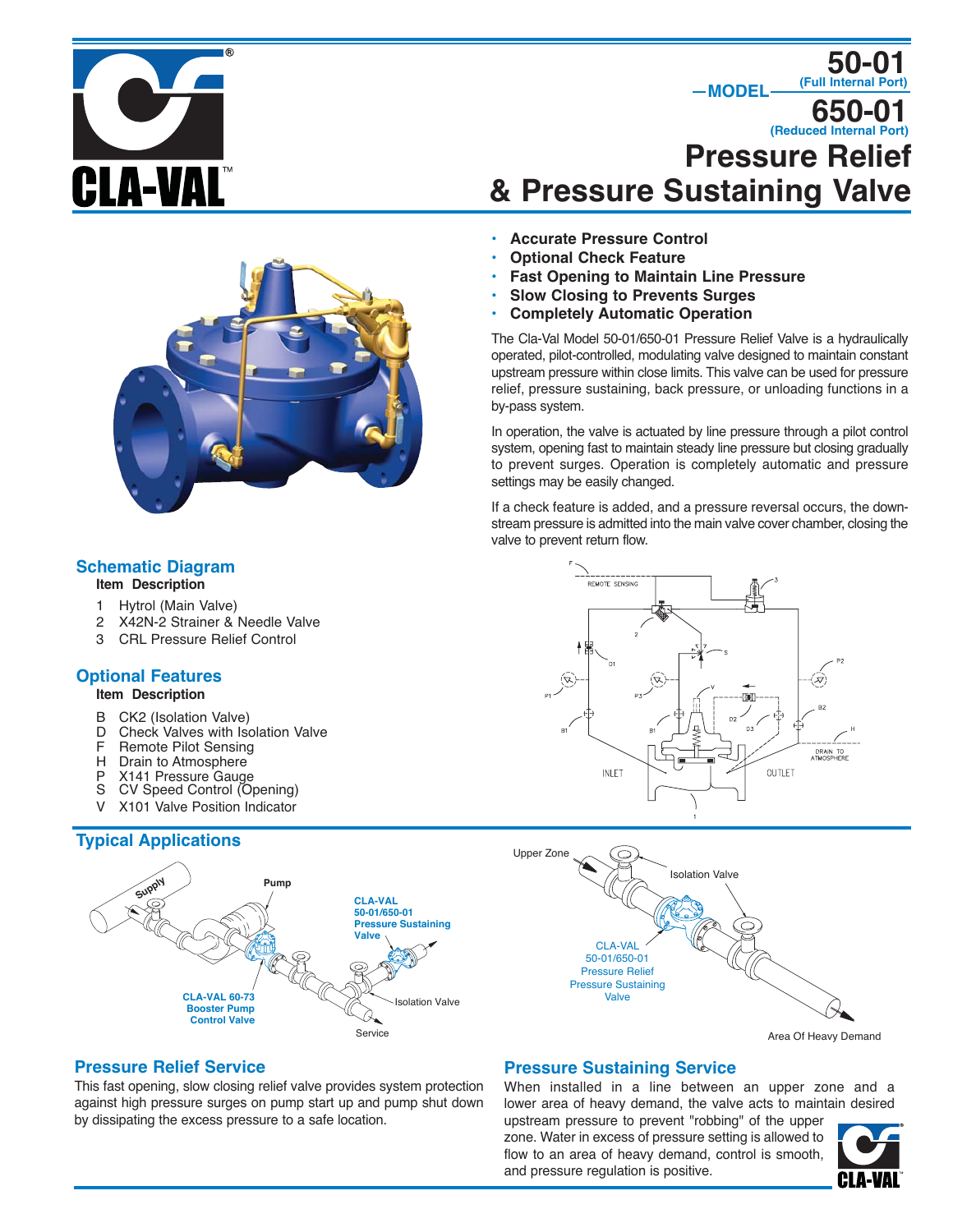## **Model 50-01** (Uses Basic Valve Model 100-01)

|  | <b>Pressure Ratings</b> (Recommended Maximum Pressure - psi) |  |
|--|--------------------------------------------------------------|--|
|--|--------------------------------------------------------------|--|

| Valve Body & Cover       |                                                                                                                                      | <b>Pressure Class</b>     |              |              |              |                  |  |  |  |  |  |  |
|--------------------------|--------------------------------------------------------------------------------------------------------------------------------------|---------------------------|--------------|--------------|--------------|------------------|--|--|--|--|--|--|
|                          |                                                                                                                                      |                           | Flanged      |              |              | Grooved Threaded |  |  |  |  |  |  |
| Grade                    | Material                                                                                                                             | <b>ANSI</b><br>Standards* | 150<br>Class | 300<br>Class | 300<br>Class | End‡<br>Details  |  |  |  |  |  |  |
| ASTM A536                | Ductile Iron B16.42                                                                                                                  |                           | 250          | 400          | 400          | 400              |  |  |  |  |  |  |
| ASTM A216-WCB Cast Steel |                                                                                                                                      | B <sub>16.5</sub>         | 285          | 400          | 400          | 400              |  |  |  |  |  |  |
| <b>ASTM B62</b>          | <b>Bronze</b>                                                                                                                        | B16.24                    | 225          | 400          | 400          | 400              |  |  |  |  |  |  |
| Note:                    | * ANSI standards are for flange dimensions only.<br>المتعالمات المتحدث فبريط المتحاجية بمالط والمتنادح بمناد والمتحدث المتحدد والتتا |                           |              |              |              |                  |  |  |  |  |  |  |

Flanged valves are available faced but not drilled.

‡ End Details machined to ANSI B2.1 specifications.

**Valves for higher pressure are available; consult factory for details**

### **Materials**

| Component                                                                                                          | <b>Standard Material Combinations</b>             |                                             |               |  |  |  |  |  |  |
|--------------------------------------------------------------------------------------------------------------------|---------------------------------------------------|---------------------------------------------|---------------|--|--|--|--|--|--|
| Body & Cover                                                                                                       | Ductile Iron                                      | Cast Steel                                  |               |  |  |  |  |  |  |
| Available Sizes                                                                                                    | $1" - 36"$                                        | $1" - 16"$                                  |               |  |  |  |  |  |  |
| Disc Retainer &<br>Diaphragm Washer                                                                                | Cast Iron                                         | <b>Cast Steel</b>                           | <b>Bronze</b> |  |  |  |  |  |  |
| Trim: Disc Guide,<br>Seat & Cover Bearing                                                                          | Bronze is Standard<br>Stainless Steel is Optional |                                             |               |  |  |  |  |  |  |
| <b>Disc</b>                                                                                                        | Buna-N <sup>®</sup> Rubber                        |                                             |               |  |  |  |  |  |  |
| Diaphragm                                                                                                          |                                                   | Nylon Reinforced Buna-N <sup>®</sup> Rubber |               |  |  |  |  |  |  |
| Stem, Nut & Spring                                                                                                 | <b>Stainless Steel</b>                            |                                             |               |  |  |  |  |  |  |
| For material options not listed, consult factory.<br>Cla-Val manufactures valves in more than 50 different alloys. |                                                   |                                             |               |  |  |  |  |  |  |

## **Model 50-01 Dimensions** (In Inches)



| Valve Size (Inches)            |                          | 11/4 | 11/2 | 2     | 21/2  | 3     | 4                        | 6           | 8     | 10                | 12    | 14                      | 16    | 18                       | 20                                                                            | 24    | 30                       | 36             |
|--------------------------------|--------------------------|------|------|-------|-------|-------|--------------------------|-------------|-------|-------------------|-------|-------------------------|-------|--------------------------|-------------------------------------------------------------------------------|-------|--------------------------|----------------|
| A Threaded                     | 7.25                     | 7.25 | 7.25 | 9.38  | 11.00 | 12.50 | —                        |             |       |                   |       |                         |       |                          | -                                                                             |       |                          |                |
| <b>AA 150 ANSI</b>             |                          |      | 8.50 | 9.38  | 11.00 | 12.00 | 15.00                    | 20.00       | 25.38 | 29.75             | 34.00 | 39.00                   | 41.38 | 46.00                    | 52.00                                                                         | 61.50 | 63.00                    | 76.00          |
| AAA 300 ANSI                   |                          | -    | 9.00 | 10.00 | 11.62 | 13.25 |                          | 15.62 21.00 |       | 26.38 31.12 35.50 |       | 40.50                   | 43.50 |                          | 47.64 53.62 63.24                                                             |       | 64.50                    | 76.00          |
| <b>AAAA</b> Grooved End        |                          |      | 8.50 | 9.00  | 11.00 | 12.50 | 15.00                    | 20.00       | 25.38 |                   |       |                         |       |                          |                                                                               |       |                          |                |
| <b>B</b> Dia.                  | 5.62                     | 5.62 | 5.62 | 6.62  | 8.00  | 9.12  | 11.50                    | 15.75       |       | 20.00 23.62 28.00 |       | 32.75                   | 35.50 | 41.50                    | 45.00                                                                         | 53.16 | 56.00                    | 66.00          |
| C Max.                         | 5.50                     | 5.50 | 5.50 | 6.50  | 7.56  | 8.19  | 10.62                    | 13.38       | 16.00 |                   |       | 17.12 20.88 24.19 25.00 |       |                          | 39.06 41.90                                                                   | 43.93 | 54.60                    | 61.50          |
| <b>CC</b> Max. Grooved End     | $\overline{\phantom{0}}$ | -    | 4.75 | 5.75  | 6.88  | 7.25  | 9.31                     | 12.12       | 14.62 |                   |       |                         |       |                          |                                                                               |       |                          |                |
| <b>D</b> Threaded              | 3.25                     | 3.25 | 3.25 | 4.75  | 5.50  | 6.25  |                          |             |       |                   |       |                         |       |                          |                                                                               |       |                          |                |
| <b>DD</b> 150 ANSI             |                          | -    | 4.00 | 4.75  | 5.50  | 6.00  | 7.50                     | 10.00       | 12.69 | 14.88             | 17.00 | 19.50                   | 20.81 |                          | -                                                                             | 30.75 |                          |                |
| <b>DDD 300 ANSI</b>            | —                        | -    | 4.25 | 5.00  | 5.88  | 6.38  | 7.88                     | 10.50       | 13.25 | 15.56             | 17.75 | 20.25 21.62             |       | $\overline{\phantom{m}}$ | $\overline{\phantom{m}}$                                                      | 31.62 | $\overline{\phantom{0}}$ |                |
| <b>DDDD</b> Grooved End        |                          |      | —    | 4.75  | —     | 6.00  | 7.50                     | -           |       |                   |       |                         |       |                          |                                                                               |       |                          |                |
| Е                              | 1.12                     | 1.12 | 1.12 | 1.50  | 1.69  | 2.56  | 3.19                     | 4.31        | 5.31  | 9.25              | 10.75 | 12.62                   | 15.50 | 12.95                    | 15.00                                                                         | 17.75 | 21.31                    | 24.56          |
| <b>EE</b> Grooved End          |                          |      | 2.00 | 2.50  | 2.88  | 3.12  | 4.25                     | 6.00        | 7.56  |                   |       |                         |       |                          |                                                                               |       |                          |                |
| <b>F</b> 150 ANSI              |                          | -    | 2.50 | 3.00  | 3.50  | 3.75  | 4.50                     | 5.50        | 6.75  | 8.00              | 9.50  | 10.50                   | 11.75 | 15.00                    | 16.50                                                                         | 19.25 | 22.50                    | 25.60          |
| <b>FF 300 ANSI</b>             |                          |      | 3.06 | 3.25  | 3.75  | 4.13  | 5.00                     | 6.25        | 7.50  | 8.75              | 10.25 | 11.50                   | 12.75 | 5.00                     | 16.50                                                                         | 19.25 | 24.00                    | 25.60          |
| <b>G</b> Threaded              | 1.88                     | 1.88 | 1.88 | 3.25  | 4.00  | 4.50  | $\overline{\phantom{0}}$ | —           | —     |                   |       |                         |       |                          |                                                                               |       |                          |                |
| <b>GG 150 ANSI</b>             |                          | —    | 4.00 | 3.25  | 4.00  | 4.00  | 5.00                     | 6.00        | 8.00  | 8.62              | 13.75 | 14.88                   | 15.69 |                          |                                                                               | 22.06 |                          |                |
| <b>GGG 300 ANSI</b>            |                          |      | 4.25 | 3.50  | 4.31  | 4.38  | 5.31                     | 6.50        | 8.50  | 9.31              | 14.50 | 15.62                   | 16.50 |                          |                                                                               | 22.90 |                          |                |
| <b>GGGG</b> Grooved End        | —                        | -    | —    | 3.25  | —     | 4.25  | 5.00                     | —           | —     | —                 | —     | -                       |       | -                        | –                                                                             | –     |                          |                |
| <b>H</b> NPT Body Tapping      | .375                     | .375 | .375 | .375  | .50   | .50   | .75                      | .75         |       |                   |       |                         |       |                          |                                                                               |       | 2                        | 2              |
| <b>J NPT Cover Center Plug</b> | .25                      | .25  | .25  | .50   | .50   | .50   | .75                      | .75         |       |                   | 1.25  | 1.5                     | 2     | 1.5                      | 1.5                                                                           | 1.5   | 2                        | 2              |
| <b>K</b> NPT Cover Tapping     | .375                     | .375 | .375 | .375  | .50   | .50   | .75                      | .75         |       |                   |       |                         |       |                          |                                                                               |       | 2                        | $\overline{2}$ |
| <b>Stem Travel</b>             | 0.4                      | 0.4  | 0.4  | 0.6   | 0.7   | 0.8   | 1.1                      | 1.7         | 2.3   | 2.8               | 3.4   | 4.0                     | 4.5   | 5.1                      | 5.63                                                                          | 6.75  | 7.5                      | 8.5            |
| Approx. Ship Wt. Lbs.          | 15                       | 15   | 15   | 35    | 50    | 70    | 140                      | 285         | 500   | 780               | 1165  | 1600                    | 2265  | 2982                     | 3900                                                                          | 6200  | 7703                     | 11720          |
| <b>X</b> Pilot System          | 11                       | 11   | 11   | 13    | 14    | 15    | 17                       | 29          | 31    | 33                | 36    | 40                      | 40    | 43                       | 47                                                                            | 68    | 79                       | 85             |
| Y Pilot System                 | 9                        | 9    | 9    | 9     | 10    | 11    | 12                       | 20          | 22    | 24                | 26    | 29                      | 30    | 32                       | 34                                                                            | 39    | 40                       | 45             |
| <b>Z</b> Pilot System          | 9                        | 9    | 9    | 9     | 10    | 11    | 12                       | 20          | 22    | 24                | 26    | 29                      | 30    | 32                       | 34                                                                            | 39    | 42                       | 47             |
|                                |                          |      |      |       |       |       |                          |             |       |                   |       |                         |       |                          | Note: The top two flange holes on valve size 36 are threaded to 1 1/2"-6 LINC |       |                          |                |

Note: The top two flange holes on valve size 36 are threaded to 1 1/2"-6 UNC.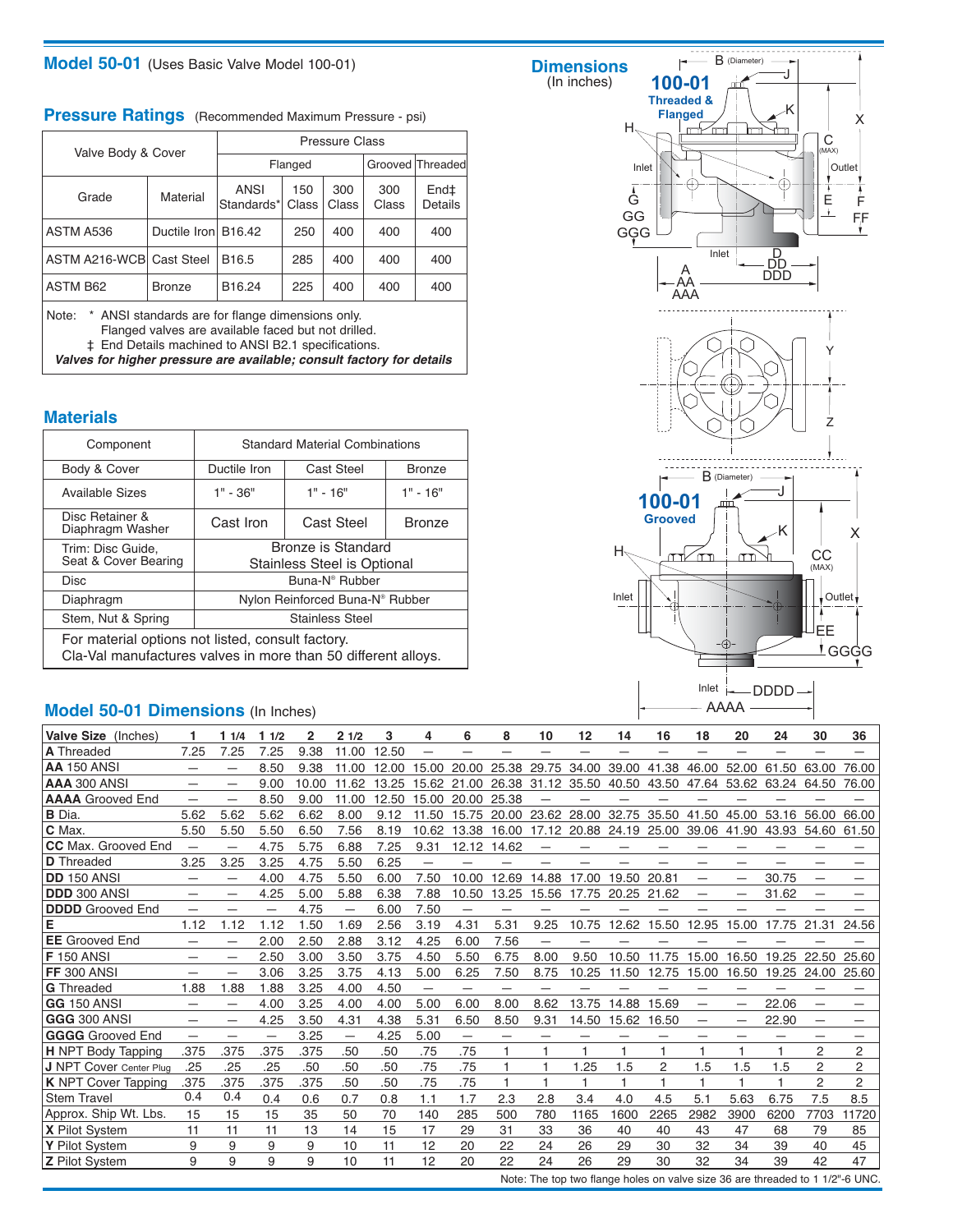## **Model 650-01** (Uses Basic Valve Model 100-20)

#### **Dimensions** (In inches)

# **Pressure Ratings** (Recommended Maximum Pressure - psi)

|                                                                                |                                                                                                         |                    | Pressure Class |              |  |  |  |  |  |  |  |
|--------------------------------------------------------------------------------|---------------------------------------------------------------------------------------------------------|--------------------|----------------|--------------|--|--|--|--|--|--|--|
| Valve Body & Cover                                                             |                                                                                                         | Flanged            |                |              |  |  |  |  |  |  |  |
| Grade                                                                          | Material                                                                                                | ANSI<br>Standards* | 150<br>Class   | 300<br>Class |  |  |  |  |  |  |  |
| ASTM A536                                                                      | Ductile Iron                                                                                            | B <sub>16.42</sub> | 250            | 400          |  |  |  |  |  |  |  |
| ASTM A216-WCB                                                                  | Cast Steel                                                                                              | B <sub>16.5</sub>  | 285            | 400          |  |  |  |  |  |  |  |
| <b>ASTM B62</b>                                                                | <b>Bronze</b>                                                                                           | B16.24             | 225            | 400          |  |  |  |  |  |  |  |
| Note:<br>Valves for higher pressure are available; consult factory for details | * ANSI standards are for flange dimensions only.<br>Flanged valves are available faced but not drilled. |                    |                |              |  |  |  |  |  |  |  |

**Materials**

| Component                                                                                                          |                                                   | <b>Standard Material Combinations</b>       |               |  |  |  |  |  |  |
|--------------------------------------------------------------------------------------------------------------------|---------------------------------------------------|---------------------------------------------|---------------|--|--|--|--|--|--|
| Body & Cover                                                                                                       | Ductile Iron                                      | Cast Steel<br><b>Bronze</b>                 |               |  |  |  |  |  |  |
| <b>Available Sizes</b>                                                                                             | $3" - 48"$                                        | $3" - 16"$                                  | $3" - 16"$    |  |  |  |  |  |  |
| Disc Retainer &<br>Diaphragm Washer                                                                                | Cast Iron                                         | <b>Cast Steel</b>                           | <b>Bronze</b> |  |  |  |  |  |  |
| Trim: Disc Guide,<br>Seat & Cover Bearing                                                                          | Bronze is Standard<br>Stainless Steel is Optional |                                             |               |  |  |  |  |  |  |
| <b>Disc</b>                                                                                                        |                                                   | Buna-N <sup>®</sup> Rubber                  |               |  |  |  |  |  |  |
| Diaphragm                                                                                                          |                                                   | Nylon Reinforced Buna-N <sup>®</sup> Rubber |               |  |  |  |  |  |  |
| Stem, Nut & Spring                                                                                                 |                                                   | <b>Stainless Steel</b>                      |               |  |  |  |  |  |  |
| For material options not listed, consult factory.<br>Cla-Val manufactures valves in more than 50 different alloys. |                                                   |                                             |               |  |  |  |  |  |  |





# **Model 650-01 Dimensions** (In Inches)

| Valve Size (Inches)                                                                                        | 3     | 4     | 6     | 8     | 10     | 12    | 14    | 16    | 18    | 20             | 24    | 30    | 36             | 42             | 48    |
|------------------------------------------------------------------------------------------------------------|-------|-------|-------|-------|--------|-------|-------|-------|-------|----------------|-------|-------|----------------|----------------|-------|
| <b>A</b> 150 ANSI                                                                                          | 10.25 | 13.88 | 17.75 | 21.38 | 26.00  | 30.00 | 34.25 | 35.00 | 42.12 | 48.00          | 48.00 | 63.25 | 65.00          | 76.00          | 94.50 |
| <b>AA 300 ANSI</b>                                                                                         | 11.00 | 14.50 | 18.62 | 22.38 | 27.38  | 31.50 | 35.75 | 36.62 | 43.63 | 49.62          | 49.75 | 63.75 | 67.00          | 76.00          | 94.50 |
| <b>B</b> Dia.                                                                                              | 6.62  | 9.12  | 11.50 | 15.75 | 20.00  | 23.62 | 27.47 | 28.00 | 35.44 | 35.44          | 35.44 | 53.19 | 56.00          | 66.00          | 66.00 |
| C Max.                                                                                                     | 7.00  | 8.62  | 11.62 | 15.00 | 17.88  | 21.00 | 20.88 | 25.75 | 25.00 | 31.00          | 31.00 | 43.94 | 54.60          | 61.50          | 61.50 |
| <b>D</b> 150 ANSI                                                                                          | —     | 6.94  | 8.88  | 10.69 | $CF*$  | $CF*$ | $CF*$ | $CF*$ | $CF*$ | $CF*$          | $CF*$ | —     |                |                |       |
| <b>DD 300 ANSI</b>                                                                                         | —     | 7.25  | 9.38  | 11.19 | $CF^*$ | $CF*$ | $CF*$ | $CF*$ | $CF*$ | $CF*$          | $CF*$ |       |                |                |       |
| <b>E</b> 150 ANSI                                                                                          |       | 5.50  | 6.75  | 7.25  | $CF*$  | $CF*$ | $CF*$ | $CF*$ | $CF*$ | $CF*$          | $CF*$ |       |                |                |       |
| <b>EE 300 ANSI</b>                                                                                         | -     | 5.81  | 7.25  | 7.75  | $CF*$  | $CF*$ | $CF*$ | $CF*$ | $CF*$ | $CF*$          | $CF*$ | –     |                |                |       |
| <b>F</b> 150 ANSI                                                                                          | 3.75  | 4.50  | 5.50  | 6.75  | 8.00   | 9.50  | 11.00 | 11.75 | 15.88 | 14.56          | 17.00 | 19.88 | 25.50          | 28.00          | 31.50 |
| <b>FF 300 ANSI</b>                                                                                         | 4.12  | 5.00  | 6.25  | 7.50  | 8.75   | 10.25 | 11.50 | 12.75 | 15.88 | 16.06          | 19.00 | 22.00 | 27.50          | 28.00          | 31.50 |
| <b>H</b> NPT Body Tapping                                                                                  | .375  | .50   | .75   | .75   |        |       | 1     | 1     | 1     | 1              | 1     | 1     | 2              | 2              | 2     |
| <b>J</b> NPT Cover Center Plug                                                                             | .50   | .50   | .75   | .75   |        |       | 1.25  | 1.25  | 2     | $\overline{2}$ | 2     | 2     | 2              | 2              | 2     |
| <b>K</b> NPT Cover Tapping                                                                                 | .375  | .50   | .75   | .75   |        |       |       |       |       |                |       |       | $\overline{2}$ | $\overline{c}$ | 2     |
| <b>Stem Travel</b>                                                                                         | 0.6   | 0.8   | 1.1   | 1.7   | 2.3    | 2.8   | 3.4   | 3.4   | 4.5   | 4.5            | 4.5   | 6.5   | 7.5            | 8.5            | 8.5   |
| Approx. Ship Wt. Lbs.                                                                                      | 45    | 85    | 195   | 330   | 625    | 900   | 1250  | 1380  | 2365  | 2551           | 2733  | 6500  | 8545           | 12450          | 13100 |
| <b>X</b> Pilot System                                                                                      | 13    | 15    | 27    | 30    | 33     | 36    | 36    | 41    | 40    | 46             | 55    | 68    | 79             | 85             | 86    |
| Y Pilot System                                                                                             | 10    | 11    | 18    | 20    | 22     | 24    | 26    | 26    | 30    | 30             | 30    | 39    | 40             | 45             | 47    |
| <b>Z</b> Pilot System                                                                                      | 10    | 11    | 18    | 20    | 22     | 24    | 26    | 26    | 30    | 30             | 30    | 39    | 42             | 47             | 49    |
| *Consult Factory<br>Note: The top two flange holes on valve sizes 36 thru 48 are threaded to 1 1/2"-6 UNC. |       |       |       |       |        |       |       |       |       |                |       |       |                |                |       |